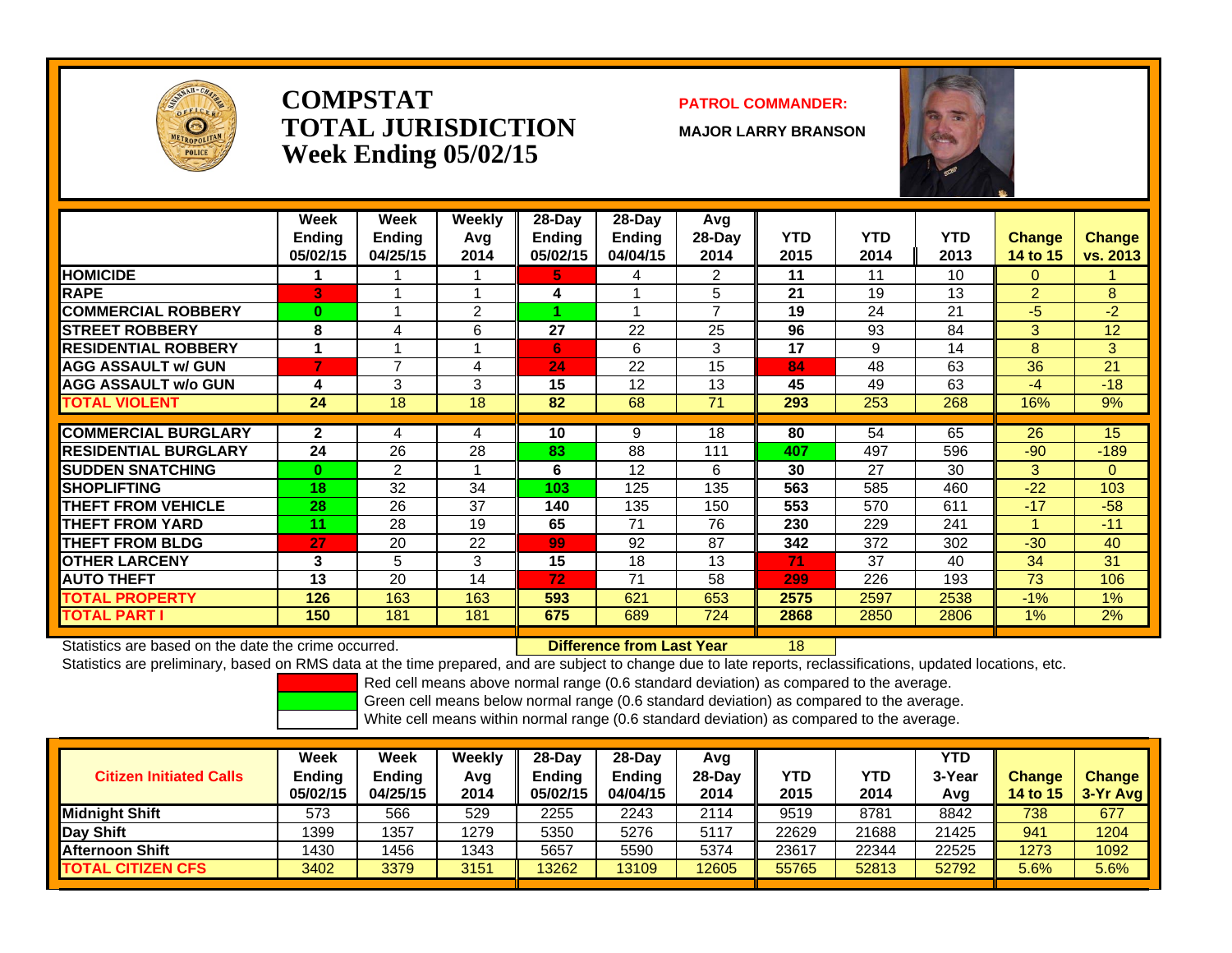

## **COMPSTATWEST CHATHAM PRECINCTWeek Ending 05/02/15**

**PRECINCT COMMANDER:**

**CAPT. CARL RAMEY**

4



|                             | Week<br><b>Ending</b><br>05/02/15 | Week<br>Ending<br>04/25/15 | Weekly<br>Avg<br>2014 | $28-Dav$<br><b>Ending</b><br>05/02/15 | 28-Day<br><b>Ending</b><br>04/04/15 | Avg<br>28-Day<br>2014 | <b>YTD</b><br>2015 | <b>YTD</b><br>2014 | <b>YTD</b><br>2013 | <b>Change</b><br>14 to 15 | <b>Change</b><br>vs. 2013 |
|-----------------------------|-----------------------------------|----------------------------|-----------------------|---------------------------------------|-------------------------------------|-----------------------|--------------------|--------------------|--------------------|---------------------------|---------------------------|
| <b>HOMICIDE</b>             | 0                                 | $\Omega$                   | $\Omega$              | $\mathbf{0}$                          | 0                                   | 0                     | $\mathbf{0}$       | 0                  |                    | $\Omega$                  | $-1$                      |
| <b>RAPE</b>                 | $\bf{0}$                          | $\Omega$                   | $\Omega$              | $\bf{0}$                              | $\Omega$                            |                       | 3                  | 4                  | $\overline{2}$     | $-1$                      | 1                         |
| <b>COMMERCIAL ROBBERY</b>   | $\bf{0}$                          | $\Omega$                   | $\Omega$              | $\bf{0}$                              | $\Omega$                            |                       | 4                  | 5                  | 4                  | $-1$                      | $\Omega$                  |
| <b>STREET ROBBERY</b>       | $\bf{0}$                          | $\Omega$                   |                       | $\bf{0}$                              | $\Omega$                            | 3                     | 6                  | 9                  | 13                 | $-3$                      | $-7$                      |
| <b>RESIDENTIAL ROBBERY</b>  | $\bf{0}$                          | $\Omega$                   | $\Omega$              | $\bf{0}$                              | $\Omega$                            |                       | $\mathbf{2}$       | 3                  | 3                  | $-1$                      | $-1$                      |
| <b>AGG ASSAULT w/ GUN</b>   |                                   |                            | $\mathbf 0$           | 4                                     | 3                                   |                       | 10                 | 4                  | 8                  | 6                         | $\overline{2}$            |
| <b>AGG ASSAULT w/o GUN</b>  | $\bf{0}$                          | 0                          | $\Omega$              | 4                                     | 4                                   | $\overline{2}$        | 10                 | 6                  | 7                  | 4                         | 3                         |
| <b>TOTAL VIOLENT</b>        |                                   |                            | $\overline{2}$        | 8                                     | $\overline{7}$                      | 9                     | 35                 | 31                 | 38                 | 13%                       | $-8%$                     |
| <b>COMMERCIAL BURGLARY</b>  | $\bf{0}$                          |                            |                       |                                       |                                     |                       |                    |                    |                    |                           |                           |
|                             |                                   | 3                          |                       | 3                                     | 3                                   | 4                     | 26                 | 9                  | 12                 | 17                        | 14                        |
| <b>RESIDENTIAL BURGLARY</b> | 4                                 | 5                          | 5                     | 13                                    | 14                                  | 21                    | 81                 | 89                 | 110                | -8                        | $-29$                     |
| <b>SUDDEN SNATCHING</b>     | $\bf{0}$                          | 0                          | 0                     | $\bf{0}$                              | $\Omega$                            |                       | $\mathbf{2}$       | $\overline{2}$     | $\Omega$           | $\overline{0}$            | $\overline{2}$            |
| <b>SHOPLIFTING</b>          | $\mathbf{0}$                      | 6                          | 5                     | $\overline{\mathbf{8}}$               | 16                                  | 19                    | 69                 | 72                 | 55                 | $-3$                      | 14                        |
| <b>THEFT FROM VEHICLE</b>   | $\overline{2}$                    | 6                          | 6                     | 31                                    | 34                                  | 26                    | 93                 | 108                | 86                 | $-15$                     | $\overline{7}$            |
| <b>THEFT FROM YARD</b>      | 3                                 | 5                          | 3                     | 16                                    | 14                                  | 12                    | 44                 | 52                 | 33                 | $-8$                      | 11                        |
| <b>THEFT FROM BLDG</b>      | 4                                 | 3                          | 3                     | 15                                    | 13                                  | 13                    | 58                 | 70                 | 45                 | $-12$                     | 13                        |
| <b>OTHER LARCENY</b>        | $\mathbf{0}$                      | 2                          |                       | 3                                     | 6                                   | 3                     | 17                 | 9                  | 6                  | 8                         | 11                        |
| <b>AUTO THEFT</b>           | 6                                 | 3                          | 3                     | 18                                    | 13                                  | 12                    | 66                 | 45                 | 28                 | 21                        | 38                        |
| <b>TOTAL PROPERTY</b>       | 19                                | 33                         | 28                    | 107                                   | 113                                 | 111                   | 456                | 456                | 375                | 0%                        | 22%                       |
| <b>TOTAL PART I</b>         | 20                                | 34                         | 30                    | 115                                   | 120                                 | 121                   | 491                | 487                | 413                | 1%                        | 19%                       |

Statistics are based on the date the crime occurred. **Difference from Last Year** 

Statistics are preliminary, based on RMS data at the time prepared, and are subject to change due to late reports, reclassifications, updated locations, etc.

Red cell means above normal range (0.6 standard deviation) as compared to the average.

Green cell means below normal range (0.6 standard deviation) as compared to the average.

| <b>Citizen Initiated Calls</b> | <b>Week</b><br><b>Ending</b><br>05/02/15 | <b>Week</b><br><b>Ending</b><br>04/25/15 | Weekly<br>Avg<br>2014 | $28$ -Dav<br><b>Ending</b><br>05/02/15 | $28-Dav$<br><b>Ending</b><br>04/04/15 | Avg<br>28-Dav<br>2014 | YTD<br>2015 | YTD<br>2014 | YTD<br>3-Year<br>Avg | <b>Change</b><br><b>14 to 15</b> | <b>Change</b><br>$3-Yr$ Avg |
|--------------------------------|------------------------------------------|------------------------------------------|-----------------------|----------------------------------------|---------------------------------------|-----------------------|-------------|-------------|----------------------|----------------------------------|-----------------------------|
| <b>Midnight Shift</b>          | 108                                      | 13                                       | 107                   | 444                                    | 444                                   | 429                   | 1878        | 1737        | 1741                 | 141                              | 137                         |
| Day Shift                      | 309                                      | 278                                      | 264                   | 1130                                   | 1071                                  | 1055                  | 4773        | 4485        | 4449                 | 288                              | 324                         |
| Afternoon Shift                | 293                                      | 346                                      | 279                   | 1212                                   | 1183                                  | 1115                  | 4851        | 4634        | 4627                 | 217                              | 224                         |
| <b>TOTAL CITIZEN CFS</b>       | 710                                      | 710                                      | 650                   | 2786                                   | 2698                                  | 2599                  | 11502       | 10856       | 10817                | $6.0\%$                          | 6.3%                        |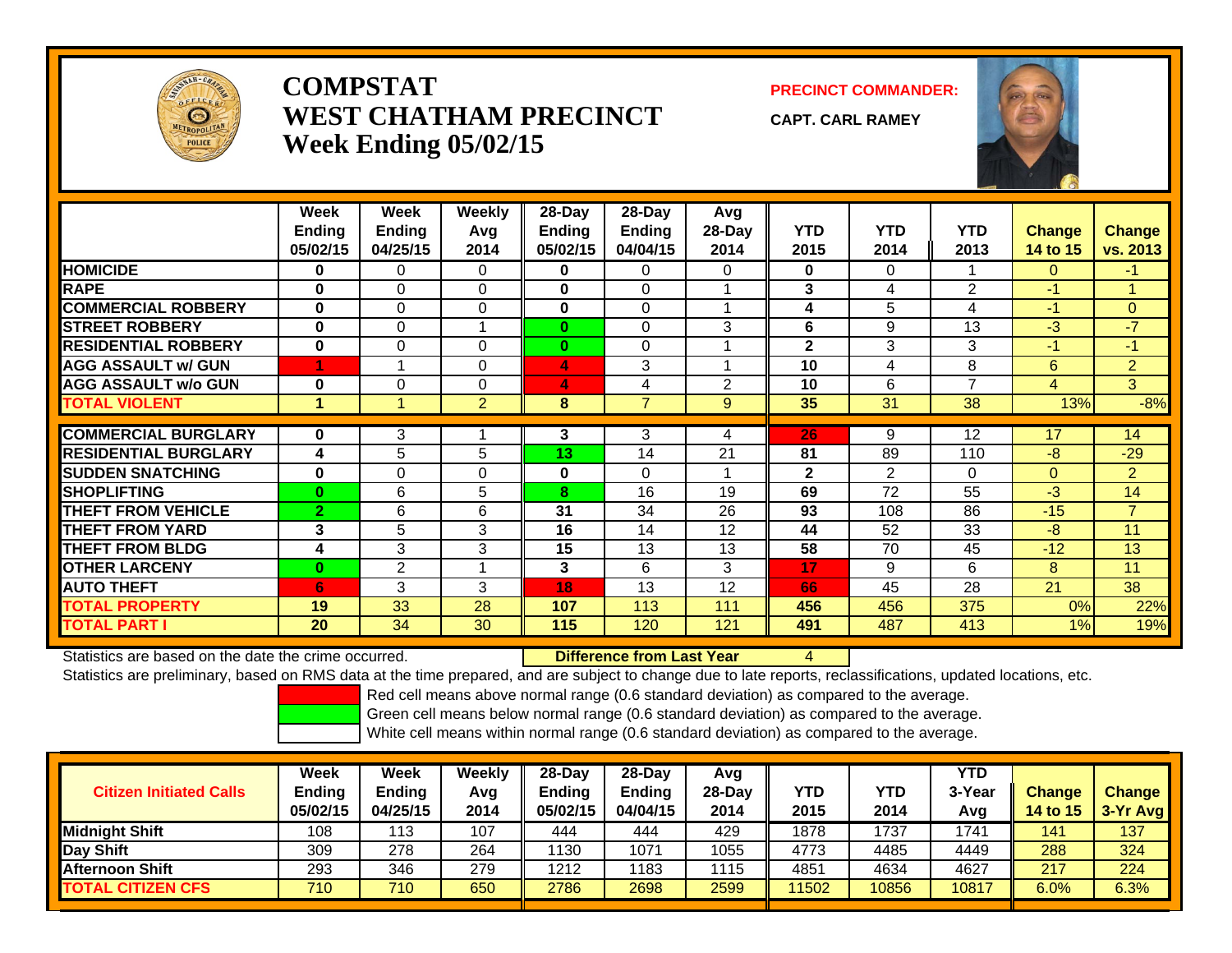

## **COMPSTATDOWNTOWN PRECINCTWeek Ending 05/02/15**

#### **PRECINCT COMMANDER:**

**CAPT. Ben Herron**

-15



|                             | Week<br><b>Ending</b><br>05/02/15 | Week<br><b>Ending</b><br>04/25/15 | Weekly<br>Avg<br>2014 | 28-Day<br>Ending<br>05/02/15 | 28-Day<br><b>Ending</b><br>04/04/15 | Avg<br>28-Day<br>2014    | <b>YTD</b><br>2015 | <b>YTD</b><br>2014 | <b>YTD</b><br>2013 | <b>Change</b><br>14 to 15 | <b>Change</b><br>vs. 2013 |
|-----------------------------|-----------------------------------|-----------------------------------|-----------------------|------------------------------|-------------------------------------|--------------------------|--------------------|--------------------|--------------------|---------------------------|---------------------------|
| <b>HOMICIDE</b>             |                                   | 0                                 | 0                     |                              | 0                                   |                          |                    |                    | $\overline{2}$     | 0                         | $-1$                      |
| <b>RAPE</b>                 | $\bf{0}$                          | 0                                 | 0                     | $\bf{0}$                     | 0                                   |                          | 6                  | 3                  | 4                  | 3                         | $\overline{2}$            |
| <b>COMMERCIAL ROBBERY</b>   | $\bf{0}$                          | 1                                 | $\Omega$              |                              |                                     |                          | 3                  | $\overline{2}$     | $\overline{2}$     |                           | 1                         |
| <b>ISTREET ROBBERY</b>      | 4                                 | 3                                 | $\overline{2}$        | 12                           | 8                                   | $\overline{\phantom{a}}$ | 31                 | 20                 | 27                 | 11                        | 4                         |
| <b>RESIDENTIAL ROBBERY</b>  |                                   | 0                                 | $\Omega$              | $\overline{2}$               | 2                                   | $\Omega$                 | 3                  | $\Omega$           | 3                  | 3                         | $\Omega$                  |
| <b>AGG ASSAULT w/ GUN</b>   | 1                                 | $\Omega$                          |                       | $\mathbf{2}$                 | 3                                   | 3                        | 15                 | 10                 | 14                 | 5                         | $\mathbf{1}$              |
| <b>AGG ASSAULT w/o GUN</b>  |                                   |                                   |                       | 3                            | 2                                   | 3                        | 7                  | 15                 | 12                 | $-8$                      | $-5$                      |
| <b>TOTAL VIOLENT</b>        | 8                                 | 5                                 | 4                     | 21                           | 16                                  | 16                       | 66                 | 51                 | 64                 | 29%                       | 3%                        |
|                             |                                   |                                   |                       |                              |                                     |                          |                    |                    |                    |                           |                           |
| <b>COMMERCIAL BURGLARY</b>  | 0                                 | $\Omega$                          |                       | $\bf{0}$                     | 0                                   | 3                        | 7                  | 8                  | 5                  |                           | $\overline{2}$            |
| <b>RESIDENTIAL BURGLARY</b> | 3                                 | 3                                 | 3                     | 7                            | 6                                   | 11                       | 37                 | 38                 | 51                 | $-1$                      | $-14$                     |
| <b>SUDDEN SNATCHING</b>     | $\mathbf{0}$                      | 2                                 |                       | $\overline{4}$               | 6                                   | $\overline{2}$           | 16                 | 9                  | 15                 | $\overline{7}$            | 1                         |
| <b>SHOPLIFTING</b>          | $\overline{2}$                    | 3                                 | 4                     | 15                           | 19                                  | 18                       | 72                 | 87                 | 52                 | $-15$                     | 20                        |
| THEFT FROM VEHICLE          | 10                                | 5                                 | 9                     | 30                           | 24                                  | 36                       | 116                | 137                | 119                | $-21$                     | $-3$                      |
| <b>THEFT FROM YARD</b>      | $\mathbf{0}$                      | 5                                 | 5                     | 10                           | 17                                  | 21                       | 56                 | 62                 | 73                 | $-6$                      | $-17$                     |
| <b>THEFT FROM BLDG</b>      | 5                                 | 4                                 | 5.                    | 22                           | 25                                  | 21                       | 77                 | 95                 | 55                 | $-18$                     | 22                        |
| <b>OTHER LARCENY</b>        | 4                                 | 0                                 |                       |                              | $\Omega$                            | $\overline{2}$           | 9                  | 4                  | 8                  | 5.                        | 1                         |
| <b>AUTO THEFT</b>           | 4                                 | 5                                 | 3                     | 16                           | 15                                  | 11                       | 51                 | 31                 | 37                 | 20                        | 14                        |
| <b>TOTAL PROPERTY</b>       | 25                                | 27                                | 31                    | 105                          | 112                                 | 125                      | 441                | 471                | 415                | $-6%$                     | 6%                        |
| <b>TOTAL PART I</b>         | 33                                | 32                                | 35                    | 126                          | 128                                 | 141                      | 507                | 522                | 479                | $-3%$                     | 6%                        |

Statistics are based on the date the crime occurred. **Difference from Last Year** 

Statistics are preliminary, based on RMS data at the time prepared, and are subject to change due to late reports, reclassifications, updated locations, etc.

Red cell means above normal range (0.6 standard deviation) as compared to the average.

Green cell means below normal range (0.6 standard deviation) as compared to the average.

| <b>Citizen Initiated Calls</b> | Week<br><b>Ending</b><br>05/02/15 | Week<br><b>Ending</b><br>04/25/15 | Weekly<br>Avg<br>2014 | $28$ -Day<br>Endina<br>05/02/15 | $28-Day$<br><b>Ending</b><br>04/04/15 | Avg<br>$28$ -Day<br>2014 | YTD<br>2015 | YTD<br>2014 | YTD<br>3-Year<br>Avg | <b>Change</b><br><b>14 to 15</b> | <b>Change</b><br>$3-Yr$ Avg |
|--------------------------------|-----------------------------------|-----------------------------------|-----------------------|---------------------------------|---------------------------------------|--------------------------|-------------|-------------|----------------------|----------------------------------|-----------------------------|
| <b>Midnight Shift</b>          | 133                               | 123                               | 114                   | 502                             | 505                                   | 457                      | 2040        | 1974        | 1968                 | 66                               | 72                          |
| <b>Day Shift</b>               | 230                               | 251                               | 223                   | 966                             | 973                                   | 891                      | 4055        | 3673        | 3772                 | 382                              | 283                         |
| IAfternoon Shift               | 265                               | 232                               | 244                   | 1040                            | 1022                                  | 976                      | 4329        | 4097        | 4101                 | 232                              | 228                         |
| <b>TOTAL CITIZEN CFS</b>       | 628                               | 606                               | 581                   | 2508                            | 2500                                  | 2324                     | 10424       | 9744        | 9840                 | $7.0\%$                          | 5.9%                        |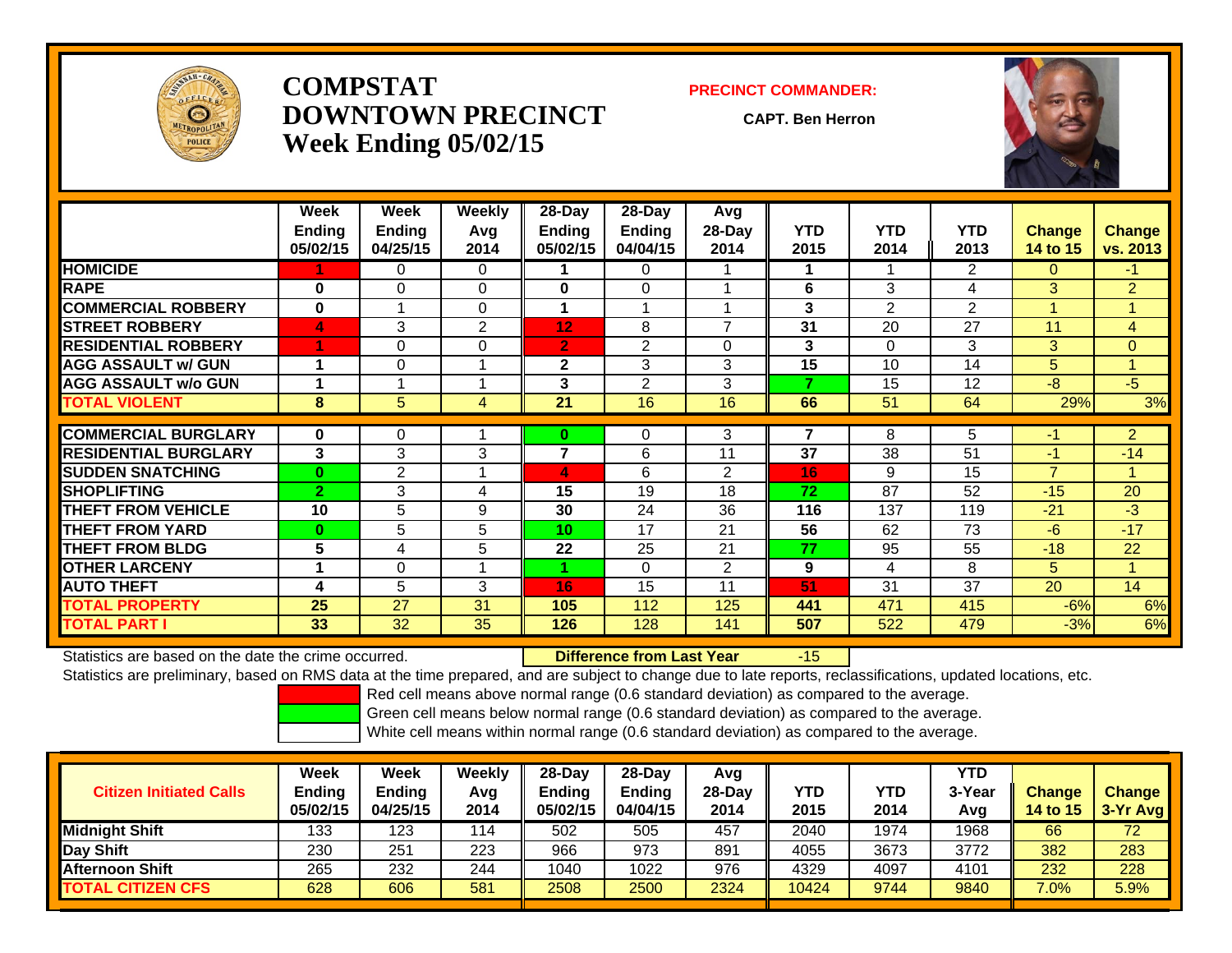

# **COMPSTATCENTRAL PRECINCT** CAPT. DEVONN ADAMS **Week Ending 05/02/15**

### **PRECINCT COMMANDER:**



|                             | Week<br><b>Ending</b> | Week<br><b>Ending</b> | <b>Weekly</b><br>Avq | 28-Day<br><b>Ending</b> | 28-Day<br><b>Ending</b> | Avg<br>28-Day  | <b>YTD</b>   | <b>YTD</b>     | <b>YTD</b>      | <b>Change</b>  | <b>Change</b>  |
|-----------------------------|-----------------------|-----------------------|----------------------|-------------------------|-------------------------|----------------|--------------|----------------|-----------------|----------------|----------------|
|                             | 05/02/15              | 04/25/15              | 2014                 | 05/02/15                | 04/04/15                | 2014           | 2015         | 2014           | 2013            | 14 to 15       | vs. 2013       |
| <b>HOMICIDE</b>             | 0                     | 0                     | $\Omega$             | 3                       | 3                       |                | 5            | 7              | 3               | $-2$           | $\overline{2}$ |
| <b>RAPE</b>                 |                       | $\Omega$              | $\Omega$             |                         | $\Omega$                |                | 5            | 8              | $\overline{2}$  | $-3$           | 3              |
| <b>COMMERCIAL ROBBERY</b>   | $\bf{0}$              | $\Omega$              | $\Omega$             | 0                       | $\Omega$                |                | $\mathbf{2}$ | $\overline{7}$ | 4               | $-5$           | $-2$           |
| <b>STREET ROBBERY</b>       | 3                     | 0                     | 2                    | 6                       | 5                       | 8              | 28           | 32             | 23              | $-4$           | 5              |
| <b>RESIDENTIAL ROBBERY</b>  | $\bf{0}$              |                       | $\Omega$             | $\overline{2}$          | 2                       | $\Omega$       | $\mathbf{2}$ | $\Omega$       | 3               | $\overline{2}$ | $-1$           |
| <b>AGG ASSAULT w/ GUN</b>   | $\bf{0}$              | 4                     | $\mathbf{2}$         | $\overline{7}$          | 9                       | 6              | 30           | 20             | 18              | 10             | 12             |
| <b>AGG ASSAULT w/o GUN</b>  | $\mathbf{0}$          | 0                     |                      | $\mathbf{2}$            | 3                       | 3              | 12           | 9              | 20              | 3              | $-8$           |
| <b>TOTAL VIOLENT</b>        | 4                     | 5                     | 5                    | 21                      | 22                      | 21             | 84           | 83             | 73              | 1%             | 15%            |
| <b>COMMERCIAL BURGLARY</b>  |                       |                       |                      |                         |                         |                |              |                | $\overline{22}$ |                | 3              |
|                             | $\mathbf{2}$          |                       |                      | 3                       | 2                       | 4              | 25           | 12             |                 | 13             |                |
| <b>RESIDENTIAL BURGLARY</b> | 8                     | 5                     | 9                    | 21                      | 17                      | 34             | 106          | 151            | 151             | $-45$          | $-45$          |
| <b>SUDDEN SNATCHING</b>     | $\bf{0}$              | $\Omega$              | $\Omega$             | $\bf{0}$                |                         |                | 5            | 3              | 5               | $\overline{2}$ | $\mathbf{0}$   |
| <b>SHOPLIFTING</b>          | $\bf{0}$              | 4                     | 2                    | 6                       | 7                       | 8              | 30           | 36             | 38              | $-6$           | $-8$           |
| <b>THEFT FROM VEHICLE</b>   | 8                     | $\overline{7}$        | 9                    | 32                      | 27                      | 36             | 161          | 132            | 131             | 29             | 30             |
| <b>THEFT FROM YARD</b>      |                       | 9                     | 5                    | 15                      | 18                      | 20             | 55           | 44             | 60              | 11             | $-5$           |
| <b>THEFT FROM BLDG</b>      | 3                     | 4                     | 4                    | 16                      | 16                      | 18             | 62           | 62             | 63              | $\Omega$       | $-1$           |
| <b>OTHER LARCENY</b>        |                       | 2                     |                      | 4                       | 4                       | $\overline{2}$ | 20           | $\overline{2}$ | 3               | 18             | 17             |
| <b>AUTO THEFT</b>           |                       | 5                     | 4                    | 16                      | 19                      | 17             | 79           | 86             | 53              | $-7$           | 26             |
| <b>TOTAL PROPERTY</b>       | 24                    | 37                    | 35                   | 113                     | 111                     | 141            | 543          | 528            | 526             | 3%             | 3%             |
| <b>TOTAL PART I</b>         | 28                    | 42                    | 40                   | 134                     | 133                     | 162            | 627          | 611            | 599             | 3%             | 5%             |

Statistics are based on the date the crime occurred. **Difference from Last Year** 

16

Statistics are preliminary, based on RMS data at the time prepared, and are subject to change due to late reports, reclassifications, updated locations, etc.

Red cell means above normal range (0.6 standard deviation) as compared to the average.

Green cell means below normal range (0.6 standard deviation) as compared to the average.

| <b>Citizen Initiated Calls</b> | Week<br><b>Ending</b><br>05/02/15 | <b>Week</b><br>Ending<br>04/25/15 | Weekly<br>Avg<br>2014 | $28$ -Dav<br>Ending<br>05/02/15 | $28-Day$<br><b>Ending</b><br>04/04/15 | Avg<br>$28-Dav$<br>2014 | YTD<br>2015 | YTD<br>2014 | YTD<br>3-Year<br>Avg | <b>Change</b><br><b>14 to 15</b> | <b>Change</b><br>3-Yr Avg |
|--------------------------------|-----------------------------------|-----------------------------------|-----------------------|---------------------------------|---------------------------------------|-------------------------|-------------|-------------|----------------------|----------------------------------|---------------------------|
| Midnight Shift                 | 116                               | 115                               | 116                   | 470                             | 481                                   | 463                     | 2110        | 1852        | 1915                 | 258                              | 195                       |
| Day Shift                      | 295                               | 289                               | 268                   | 1108                            | 1096                                  | 1074                    | 4626        | 4603        | 4365                 | 23                               | 261                       |
| <b>Afternoon Shift</b>         | 289                               | 34 <sup>′</sup>                   | 274                   | 1207                            | 1216                                  | 1098                    | 4947        | 4528        | 4685                 | 419                              | 262                       |
| <b>TOTAL CITIZEN CFS</b>       | 700                               | 745                               | 659                   | 2785                            | 2793                                  | 2635                    | 11683       | 10983       | 10965                | 6.4%                             | 6.5%                      |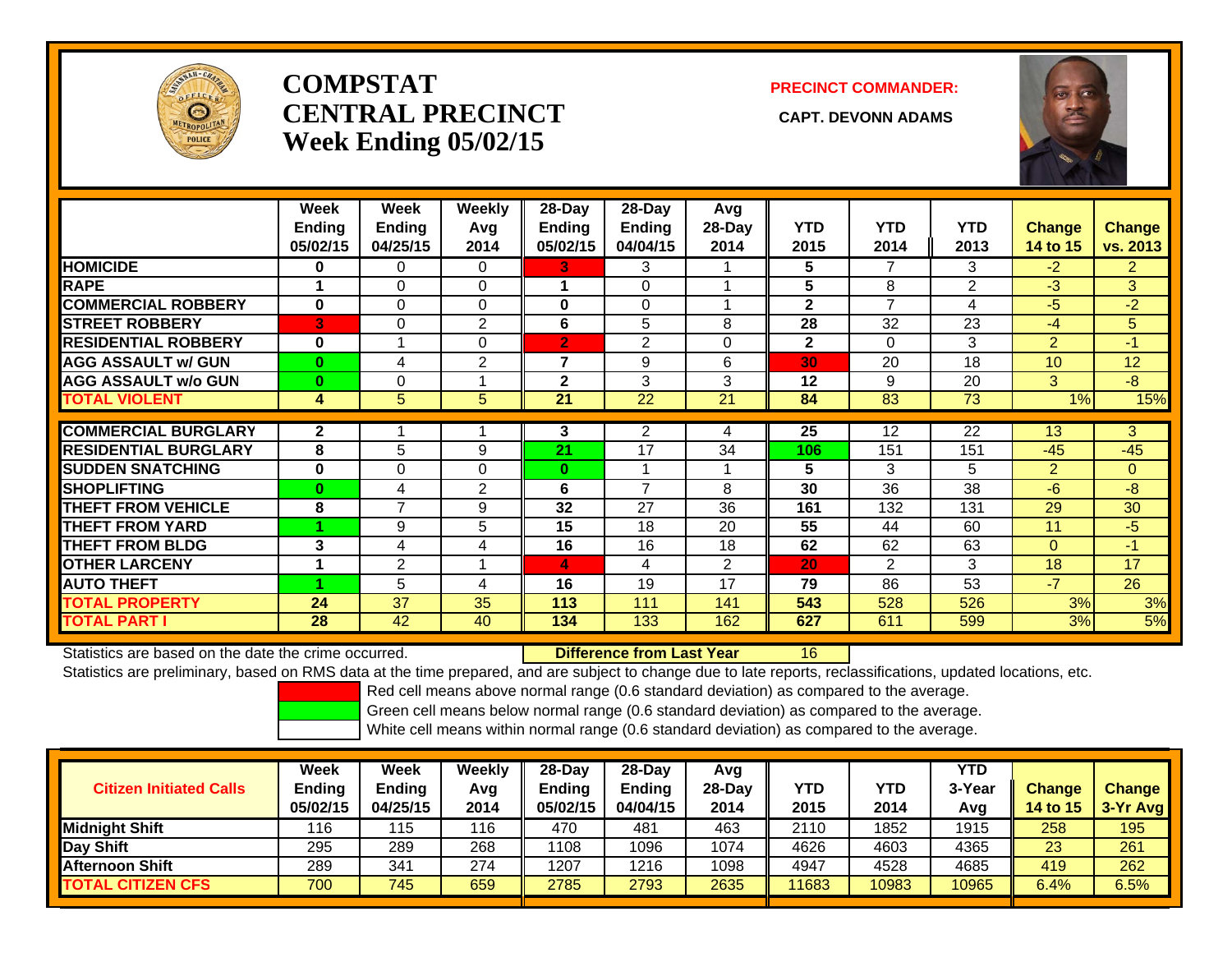

## **COMPSTATSOUTHSIDE PRECINCT** CAPT. TERRY SHOOP **Week Ending 05/02/15**

**PRECINCT COMMANDER:**



|                             | Week<br>Ending<br>05/02/15 | Week<br><b>Ending</b><br>04/25/15 | Weekly<br>Avq<br>2014 | $28$ -Day<br><b>Ending</b><br>05/02/15 | $28$ -Day<br>Ending<br>04/04/15 | Avg<br>28-Day<br>2014 | <b>YTD</b><br>2015 | <b>YTD</b><br>2014       | <b>YTD</b><br>2013 | <b>Change</b><br>14 to 15 | <b>Change</b><br>vs. 2013 |
|-----------------------------|----------------------------|-----------------------------------|-----------------------|----------------------------------------|---------------------------------|-----------------------|--------------------|--------------------------|--------------------|---------------------------|---------------------------|
| <b>HOMICIDE</b>             | 0                          | 0                                 | 0                     | 0                                      | 0                               | 0                     | 1.                 |                          | 2                  | 0                         | -1                        |
| <b>RAPE</b>                 | $\overline{2}$             | $\Omega$                          | 0                     | $\overline{2}$                         | 0                               |                       | 4                  | $\overline{\phantom{a}}$ | $\overline{2}$     | 3                         | $\overline{2}$            |
| <b>COMMERCIAL ROBBERY</b>   | $\bf{0}$                   | $\Omega$                          |                       | $\bf{0}$                               | $\mathbf{0}$                    | 3                     | 5                  | 6                        | 6                  | $-1$                      | $-1$                      |
| <b>STREET ROBBERY</b>       | $\bf{0}$                   | $\Omega$                          |                       | $\mathbf{2}$                           | 3                               | 4                     | 12                 | 17                       | 6                  | $-5$                      | 6                         |
| <b>RESIDENTIAL ROBBERY</b>  | 0                          | $\Omega$                          | $\Omega$              |                                        |                                 |                       | 5                  | 5                        | 2                  | $\Omega$                  | 3                         |
| <b>AGG ASSAULT w/ GUN</b>   | $\bf{0}$                   | $\Omega$                          | $\Omega$              | $\bf{0}$                               | 0                               |                       | 4                  | 3                        | 7                  |                           | $-3$                      |
| <b>AGG ASSAULT w/o GUN</b>  | $\overline{2}$             |                                   | $\Omega$              | 3                                      |                                 | $\mathfrak{p}$        | 9                  | 6                        | 16                 | 3                         | $-7$                      |
| <b>TOTAL VIOLENT</b>        | 4                          |                                   | 3                     | 8                                      | 5                               | 11                    | 40                 | 39                       | 41                 | 3%                        | $-2%$                     |
|                             |                            |                                   |                       |                                        |                                 |                       |                    |                          |                    |                           |                           |
| <b>COMMERCIAL BURGLARY</b>  | $\bf{0}$                   | 0                                 |                       | 4                                      | 4                               | 3                     | 17                 | 15                       | 12                 | $\overline{2}$            | 5                         |
| <b>RESIDENTIAL BURGLARY</b> | 4                          | 5                                 | 5                     | 19                                     | 24                              | 18                    | 90                 | 86                       | 131                | 4                         | $-41$                     |
| <b>SUDDEN SNATCHING</b>     | $\bf{0}$                   | $\Omega$                          | $\Omega$              | $\overline{2}$                         | 5                               |                       | 6                  | 5                        | 5                  |                           | и                         |
| <b>SHOPLIFTING</b>          | 11                         | 15                                | 13                    | 51                                     | 57                              | 51                    | 241                | 238                      | 208                | 3                         | 33                        |
| <b>THEFT FROM VEHICLE</b>   | 4                          | 7                                 | $\overline{7}$        | 29                                     | 32                              | 27                    | 103                | 100                      | 151                | 3                         | $-48$                     |
| <b>THEFT FROM YARD</b>      | 4                          | 5                                 | 2                     | 12                                     | 11                              | 9                     | 40                 | 33                       | 33                 | $\overline{7}$            | $\overline{7}$            |
| <b>THEFT FROM BLDG</b>      | 10                         | 4                                 | 4                     | 26                                     | 21                              | 17                    | 73                 | 60                       | 77                 | 13                        | $-4$                      |
| <b>OTHER LARCENY</b>        | 1                          |                                   |                       | $\overline{4}$                         | 4                               | 2                     | 13                 | 10                       | 17                 | 3                         | $-4$                      |
| <b>AUTO THEFT</b>           |                            | 5                                 | $\overline{2}$        | 13                                     | 14                              | 8                     | 62                 | 31                       | 40                 | 31                        | 22                        |
| <b>TOTAL PROPERTY</b>       | 35                         | 42                                | 34                    | 160                                    | 172                             | 136                   | 645                | 578                      | 674                | 12%                       | $-4%$                     |
| <b>TOTAL PART I</b>         | 39                         | 43                                | 37                    | 168                                    | 177                             | 148                   | 685                | 617                      | 715                | 11%                       | $-4%$                     |

Statistics are based on the date the crime occurred. **Difference from Last Year** 

r 68

Statistics are preliminary, based on RMS data at the time prepared, and are subject to change due to late reports, reclassifications, updated locations, etc.

Red cell means above normal range (0.6 standard deviation) as compared to the average.

Green cell means below normal range (0.6 standard deviation) as compared to the average.

| <b>Citizen Initiated Calls</b> | Week<br>Ending<br>05/02/15 | <b>Week</b><br><b>Ending</b><br>04/25/15 | Weekly<br>Avg<br>2014 | 28-Dav<br>Endina<br>05/02/15 | $28$ -Dav<br><b>Ending</b><br>04/04/15 | Avg<br>$28-Dav$<br>2014 | <b>YTD</b><br>2015 | YTD<br>2014 | YTD<br>3-Year<br>Avg | <b>Change</b><br><b>14 to 15</b> | <b>Change</b><br>3-Yr Avg |
|--------------------------------|----------------------------|------------------------------------------|-----------------------|------------------------------|----------------------------------------|-------------------------|--------------------|-------------|----------------------|----------------------------------|---------------------------|
| <b>IMidniaht Shift</b>         | 109                        | 109                                      | 91                    | 397                          | 382                                    | 363                     | 1737               | 1544        | 1565                 | 193                              | 172                       |
| Day Shift                      | 275                        | 269                                      | 259                   | 1081                         | 1098                                   | 1038                    | 4750               | 4365        | 4365                 | 385                              | 385                       |
| <b>Afternoon Shift</b>         | 264                        | 254                                      | 259                   | 1026                         | 1022                                   | 1034                    | 4557               | 4260        | 4312                 | 297                              | 245                       |
| <b>TOTAL CITIZEN CFS</b>       | 648                        | 632                                      | 609                   | 2504                         | 2502                                   | 2435                    | 11044              | 10169       | 10242                | 8.6%                             | $7.8\%$                   |